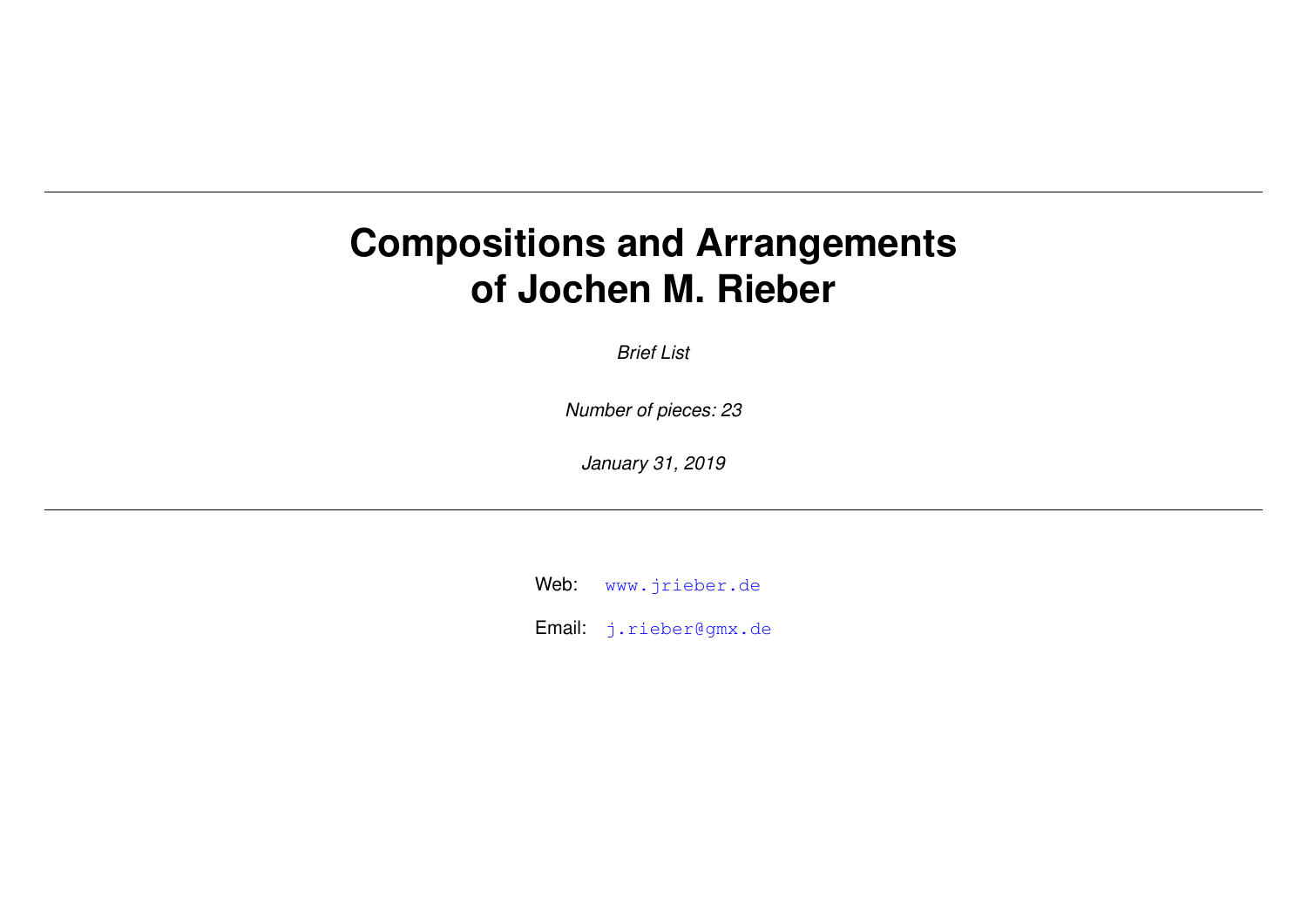## **Explanations**

**Level of Difficulty:** 1 very easy<br>2 easy

easy

3 medium

4 difficult

5 very difficult

6 extremely difficult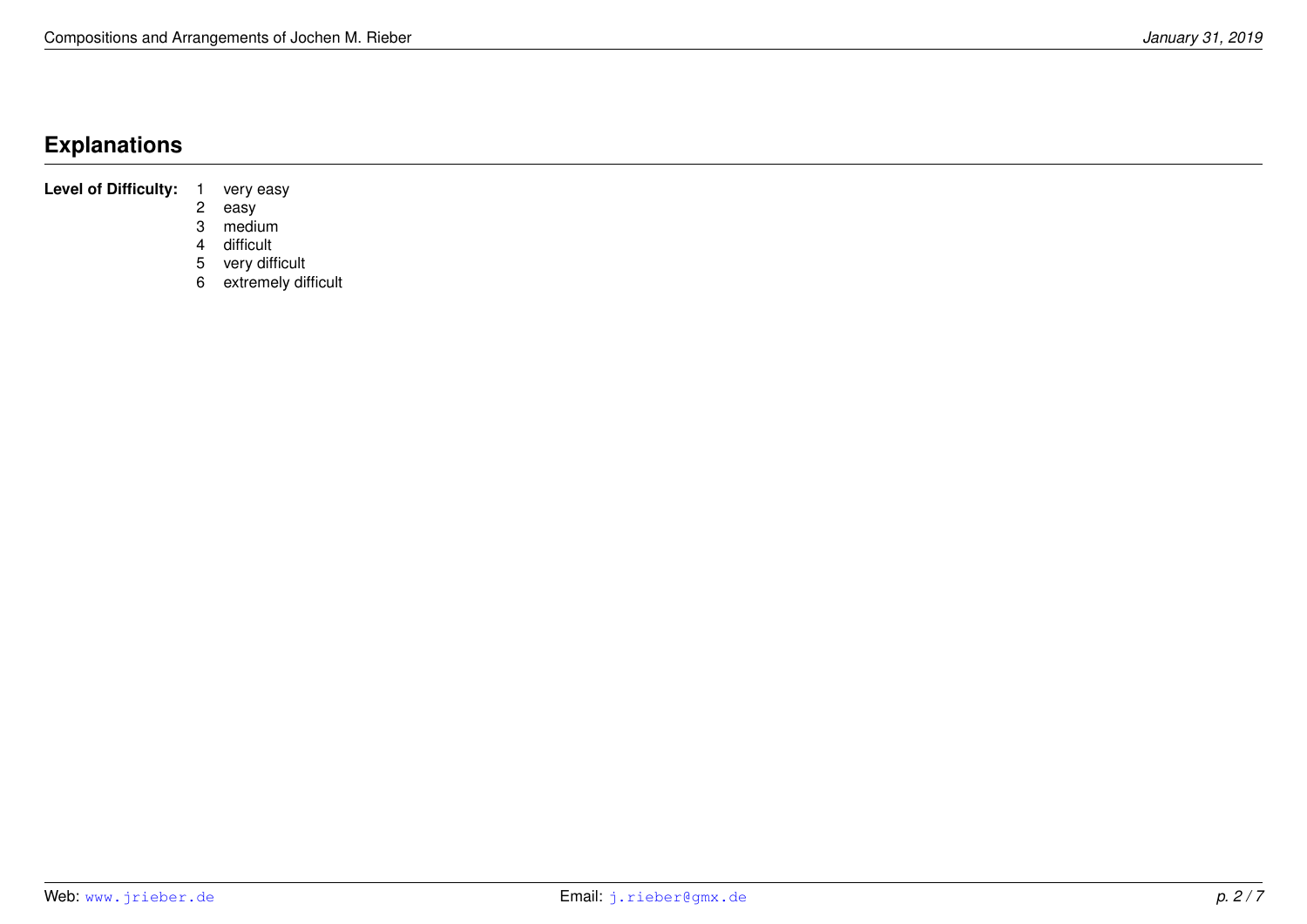| <b>Wind Orchestra</b>               |                          |                                   |                             |                                |                          |                               | Count: 7                                                                                                       |
|-------------------------------------|--------------------------|-----------------------------------|-----------------------------|--------------------------------|--------------------------|-------------------------------|----------------------------------------------------------------------------------------------------------------|
| <b>Title</b>                        | <b>Composer</b>          | Arranger                          | <b>Musical</b><br>Genre     | <b>Instrumentation</b>         | <b>Duration</b><br>[min] | Level of<br><b>Difficulty</b> | Subtitle // Remarks                                                                                            |
| Da berühren sich Himmel und<br>Erde | Christoph<br>Lehmann     | Jochen M. Rieber                  | Modern<br>spiritual<br>song | Wind Orchestra +<br>Choir      | 2:40                     | $2 - 3$                       | "Wo Menschen sich vergessen" //<br>engl. "Then Heaven and Earth<br>touch each other", optionally with<br>choir |
| Der Schuh des Manitu                | Ralf Wengenmayr          | Jochen M. Rieber                  | Movie<br>soundtrack         | <b>Wind Orchestra</b>          | 2:50                     | 3                             | "Title Theme" // engl. "The Shoe of<br>Manitou", Title theme                                                   |
| Diamir-Marsch                       | Jochen M. Rieber         |                                   | March                       | <b>Wind Orchestra</b>          | 3:50                     | 3                             | "Nanga Parbat - König der Berge"<br>// engl. "Diamir March" "Nanga<br>Parbat King of Mountains"                |
| Die kleine Kneipe                   | Pierre Kartner           | Hans Mielenz,<br>Jochen M. Rieber | German<br>Schlager          | <b>Wind Orchestra</b>          | 3:00                     | 3                             | "In't kleine café aan de haven" //<br>engl. "The little bar", alternating<br>Waltz and Beat rhythm             |
| Ensueño Ardiente                    | Jochen M. Rieber         |                                   | Tango                       | <b>Wind Orchestra</b>          | 3:30                     | 3                             | "Burning Dream"                                                                                                |
| The Closest Thing To Crazy          | Mike Batt                | Jochen M. Rieber                  | Pop                         | Wind Orchestra +<br>Solo Voice | 4:15                     | $\overline{c}$                | as performed by Katie Melua,<br>optionally with vocals                                                         |
| Toccata                             | Johann Sebastian<br>Bach | Jochen M. Rieber                  | Classical                   | <b>Wind Orchestra</b>          | 0:35                     | $\mathbf{2}$                  | "BWV 565, Introduction" //<br>Introduction from: Toccata and<br>fugue in d minor                               |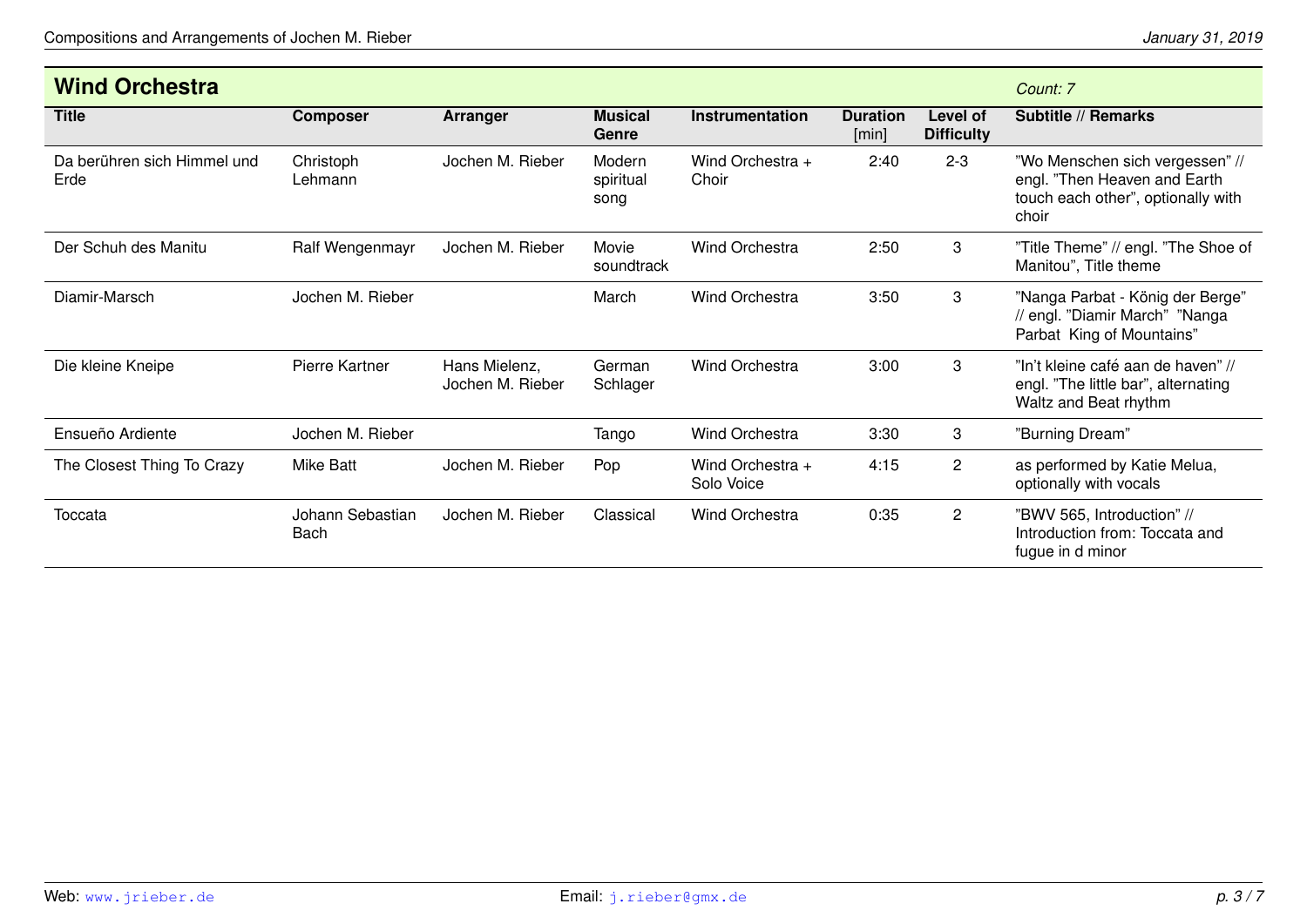| <b>Ensemble</b>            |                             |                                 |                         |                                   |                          |                                      | Count: 14                                                                                                                                                                       |
|----------------------------|-----------------------------|---------------------------------|-------------------------|-----------------------------------|--------------------------|--------------------------------------|---------------------------------------------------------------------------------------------------------------------------------------------------------------------------------|
| <b>Title</b>               | <b>Composer</b>             | <b>Arranger</b>                 | <b>Musical</b><br>Genre | Instrumentation                   | <b>Duration</b><br>[min] | <b>Level of</b><br><b>Difficulty</b> | <b>Subtitle // Remarks</b>                                                                                                                                                      |
| Alegria                    | René Dupéré                 | Jochen M. Rieber                | Soundtrack              | Woodwind<br>Ensemble              | 3:35                     | 3                                    | "For woodwind ensemble" // from:<br>Cirque de Soleil "Alegria"                                                                                                                  |
| Bauernmädlirap!            |                             | Jochen M. Rieber                | Song                    | <b>Woodwind-Brass</b><br>Ensemble | 0:35                     | $\overline{2}$                       | "Von der Gruppe "häisd'n'däisd<br>vomm nee"" // engl. "Farmer Maid<br>Rap", as performed by<br>"häisd'n'däisd vomm nee", incl.<br>introduction of "Die Sendung mit<br>der Maus" |
| Blues in Bb                | Heinz Both                  | Jochen M. Rieber                | <b>Blues</b>            | <b>Woodwind-Brass</b><br>Ensemble | 3:20                     | 3                                    |                                                                                                                                                                                 |
| Blues in Bb                | Heinz Both                  | Jochen M. Rieber                | <b>Blues</b>            | Woodwind<br>Ensemble              | 3:45                     | 3                                    | "For woodwind ensemble"                                                                                                                                                         |
| Canon                      | Johann Pachelbel            | Jochen M. Rieber                | Classical               | Ensemble with 4<br>flex. parts    | 5:00                     | $3 - 4$                              | "For 4 voices" // in diff.<br>transpositions, suitable for<br>orchestra or ensemble                                                                                             |
| Canon                      | Johann Pachelbel            | Jochen M. Rieber                | Classical               | Woodwind<br>Ensemble              | 5:30                     | $3 - 4$                              | "For woodwind ensemble"                                                                                                                                                         |
| Capriccio Cantabile        | Johann Vanhal               | Jochen M. Rieber                | Classical               | Woodwind<br>Ensemble              | 3:15                     | 3                                    | "For woodwind ensemble"                                                                                                                                                         |
| Ein Leben lang             |                             | Jochen M. Rieber                | Polka                   | <b>Woodwind-Brass</b><br>Ensemble | 4:00                     | $2 - 3$                              | "Von der Gruppe "Fäascht<br>Bänkler"" // engl. "For life", as<br>performed by "Fäascht Bänkler"                                                                                 |
| Happy Birthday             | Mildred J. Hill             | Franz Watz,<br>Jochen M. Rieber | Song                    | Ensemble with 4<br>flex. parts    | 0:40                     | $1-2$                                | in diff. transpositions, suitable for<br>orchestra, ensemble, or piano                                                                                                          |
| In Hausa Hart              | Traditional                 | Jochen M. Rieber                | Song                    | Ensemble with 4<br>flex. parts    | 0:50                     | $\overline{2}$                       | Carnival song of Harthausen, in<br>diff. transpositions, suitable for<br>orchestra or piano                                                                                     |
| Ja da waggelt das Kotelett | Schulzke's<br>Skandal Trupp | Jochen M. Rieber                | Song                    | <b>Woodwind-Brass</b><br>Ensemble | 1:50                     | $\overline{2}$                       | "Von der Gruppe "häisd'n'däisd<br>vomm nee"" // as performed by<br>"häisd'n'däisd vomm nee", based<br>on the "Pig Tango"                                                        |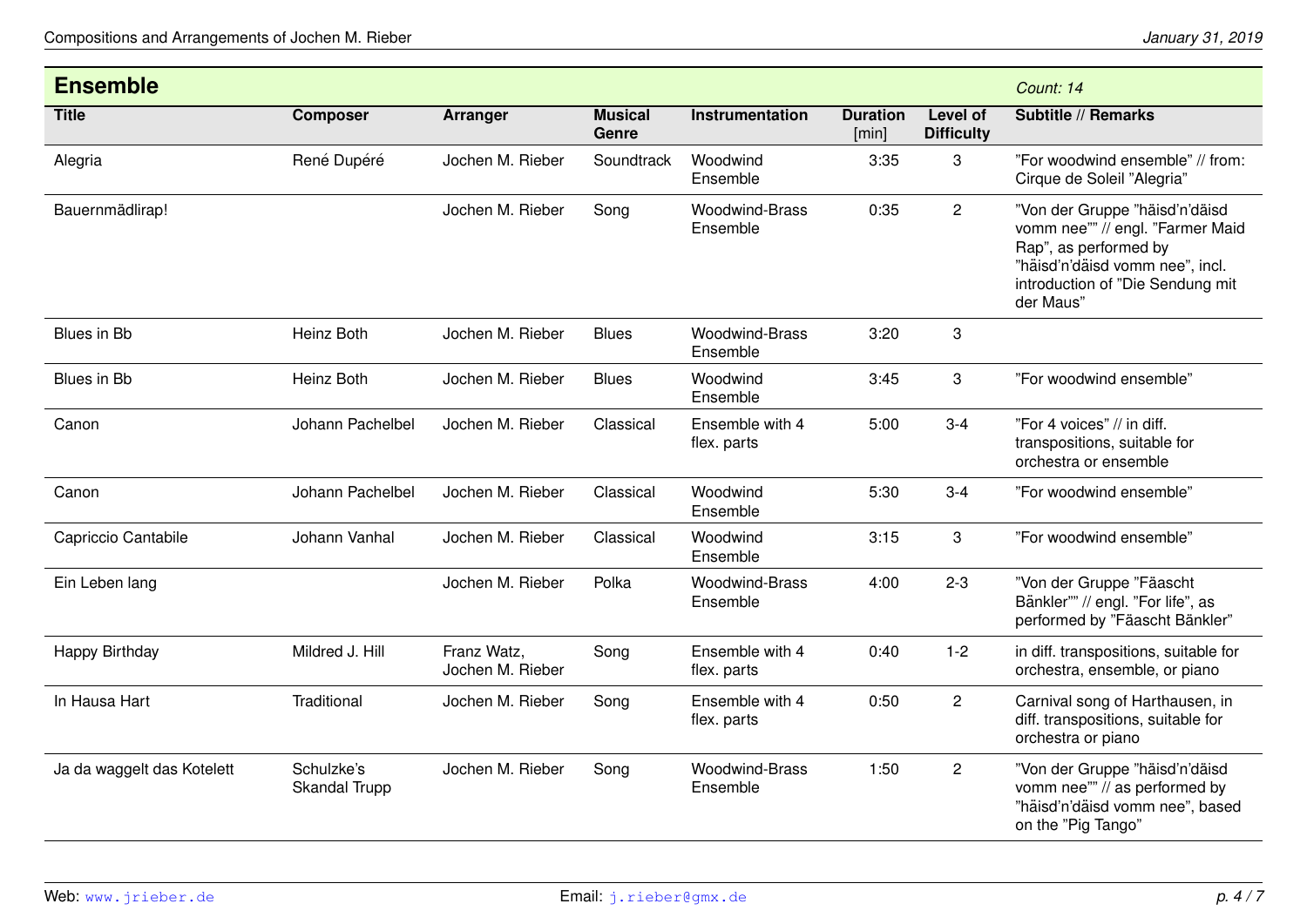| <b>Ensemble</b>                    |                 |                  |                         |                                   |                          |                               |                                                                                                                                 |
|------------------------------------|-----------------|------------------|-------------------------|-----------------------------------|--------------------------|-------------------------------|---------------------------------------------------------------------------------------------------------------------------------|
| <b>Title</b>                       | <b>Composer</b> | Arranger         | <b>Musical</b><br>Genre | Instrumentation                   | <b>Duration</b><br>[min] | Level of<br><b>Difficulty</b> | Subtitle // Remarks                                                                                                             |
| Lobe den Herren.                   | Traditional     | Jochen M. Rieber | Spiritual<br>song       | Ensemble with 4<br>flex. parts    | 0:40                     | $1 - 2$                       | engl. "Praise the Lord", in diff.<br>transpositions, suitable for<br>orchestra, ensemble, or piano                              |
| Wenn der Hund ned gschissen<br>het |                 | Jochen M. Rieber | Song                    | <b>Woodwind-Brass</b><br>Ensemble | 2:10                     | $\mathbf{2}^{\circ}$          | "Von der Gruppe "häisd'n'däisd<br>vomm nee"" // engl. "If the dog did<br>not shit", as performed by<br>"häisd'n'däisd vomm nee" |
| Wir tragen ein Licht               | Detlev Jöcker   | Jochen M. Rieber | Advent                  | Woodwind<br>Ensemble              | 0:35                     | 1-2                           | engl. "We carry a light", for flute<br>and alto sax.                                                                            |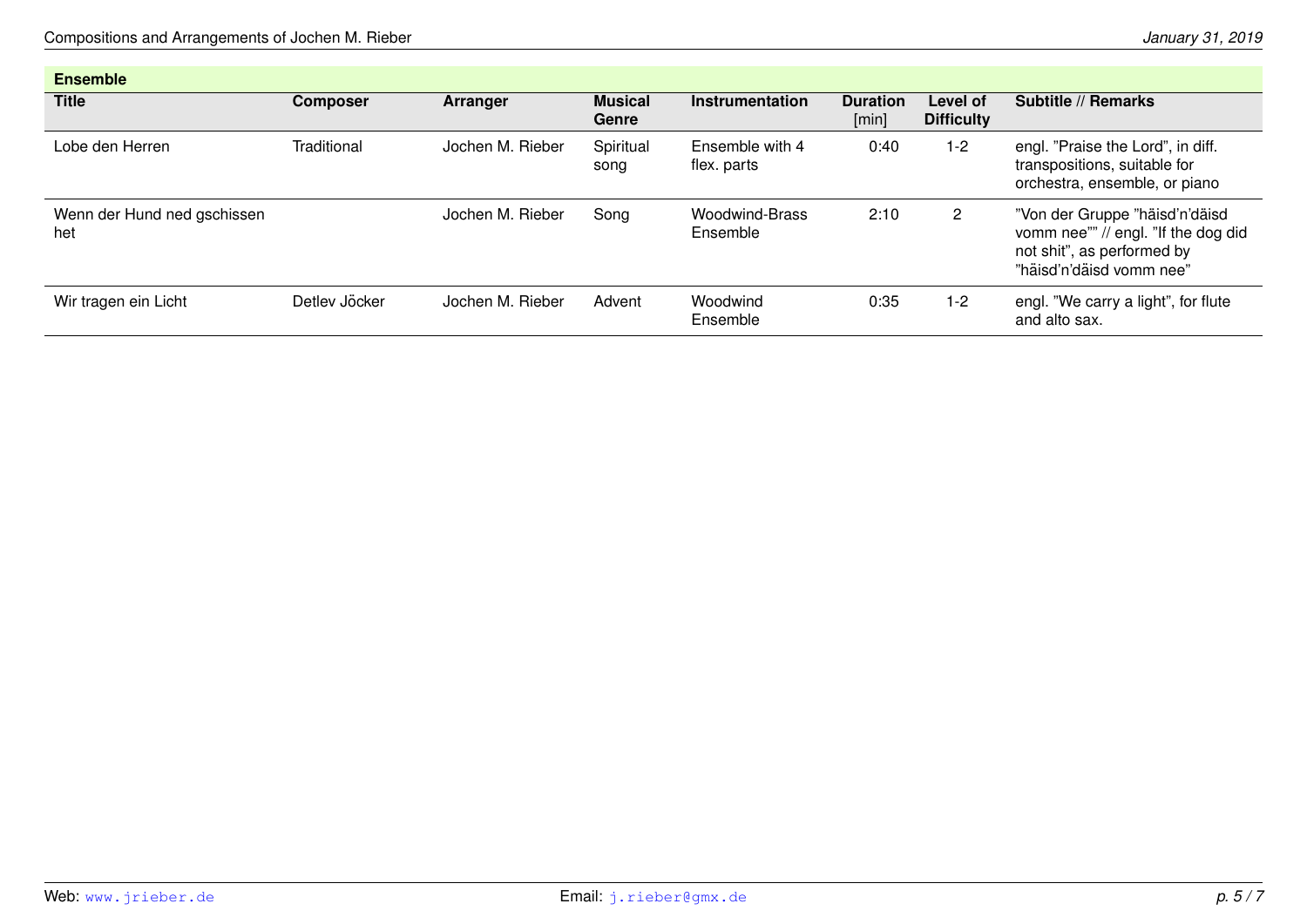| <b>Solo Instrument</b>                  | Count: 1                   |                                  |                         |                            |                          |                               |                                                                                                                              |
|-----------------------------------------|----------------------------|----------------------------------|-------------------------|----------------------------|--------------------------|-------------------------------|------------------------------------------------------------------------------------------------------------------------------|
| <b>Title</b>                            | <b>Composer</b>            | Arranger                         | <b>Musical</b><br>Genre | Instrumentation            | <b>Duration</b><br>[min] | Level of<br><b>Difficulty</b> | Subtitle // Remarks                                                                                                          |
| Konzert für Klarinette und<br>Orchester | Wolfgang<br>Amadeus Mozart | Henri Kling,<br>Jochen M. Rieber | Classical               | Solo instrument +<br>Piano | 6:30                     | $3 - 4$                       | "KV 622, 2. Satz" // engl.<br>"Concerto for Clarinet and<br>Orchestra", 2nd movement,<br>clarinet in A or $Bb + piano/crgan$ |